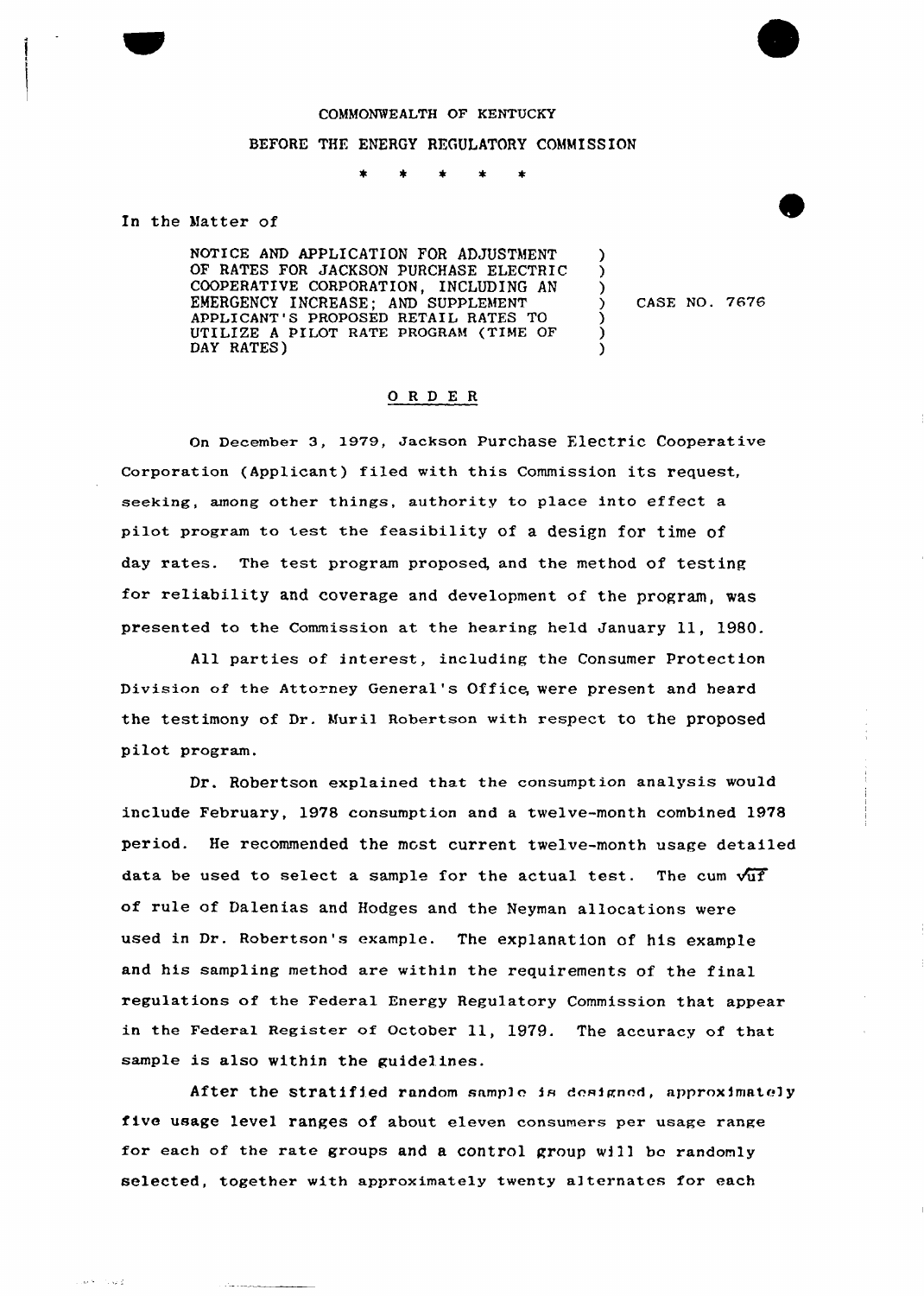level. The example would consist of 110 primes and 200 alternates. One of the considerations in selecting a participant would be the following items:

- 1. The consumer should be willing to participate.
- 2. The consumer should not be a chronic complainant.
- 3. The consumer should have a good payment record.
- 4. The consumer should plan to reside in that house for the duration of the test.

The purpose of the pilot Time of Day Test is to obtain the information to design a more meaningful and dependable rate for a prospective time of day rate to be offered to those customers so desiring on the Jackson Purchase system.

## FINDINGS OF FACT

1. The program proposed by Jackson Purchase Electric Coopexative Corporation is sufficient with respect to sampling and allocation in order to obtain definitive infoxmation.

2. The method in which the testing is to be done and the numbex of meters and the number of consumers in the rate group and control group are sufficient under the evidence presented.

3. The Applicant, Jackson Purchase Electric Cooperative Corpoxation, should be allowed to immediately implement its pilot program fox'ime of day rates in order to develop the information to design a rate subject to this Commission's supervision and appxoval in conformity with the consexvation philosophy of this Commission.

## CONCLUSIONS OF LAN

IT IS THEREFORE ORDERED, that the proposed Time of Day Pilot Program is just and reasonable and promotes the national energy policy, as well as the policy of this Commission with respect to conservation by efficient energy usage, and should be approved.

IT IS FURTHER ORDERED, that the time of day tariffs filed herein may be implemented by the Applicant.

 $-2-$